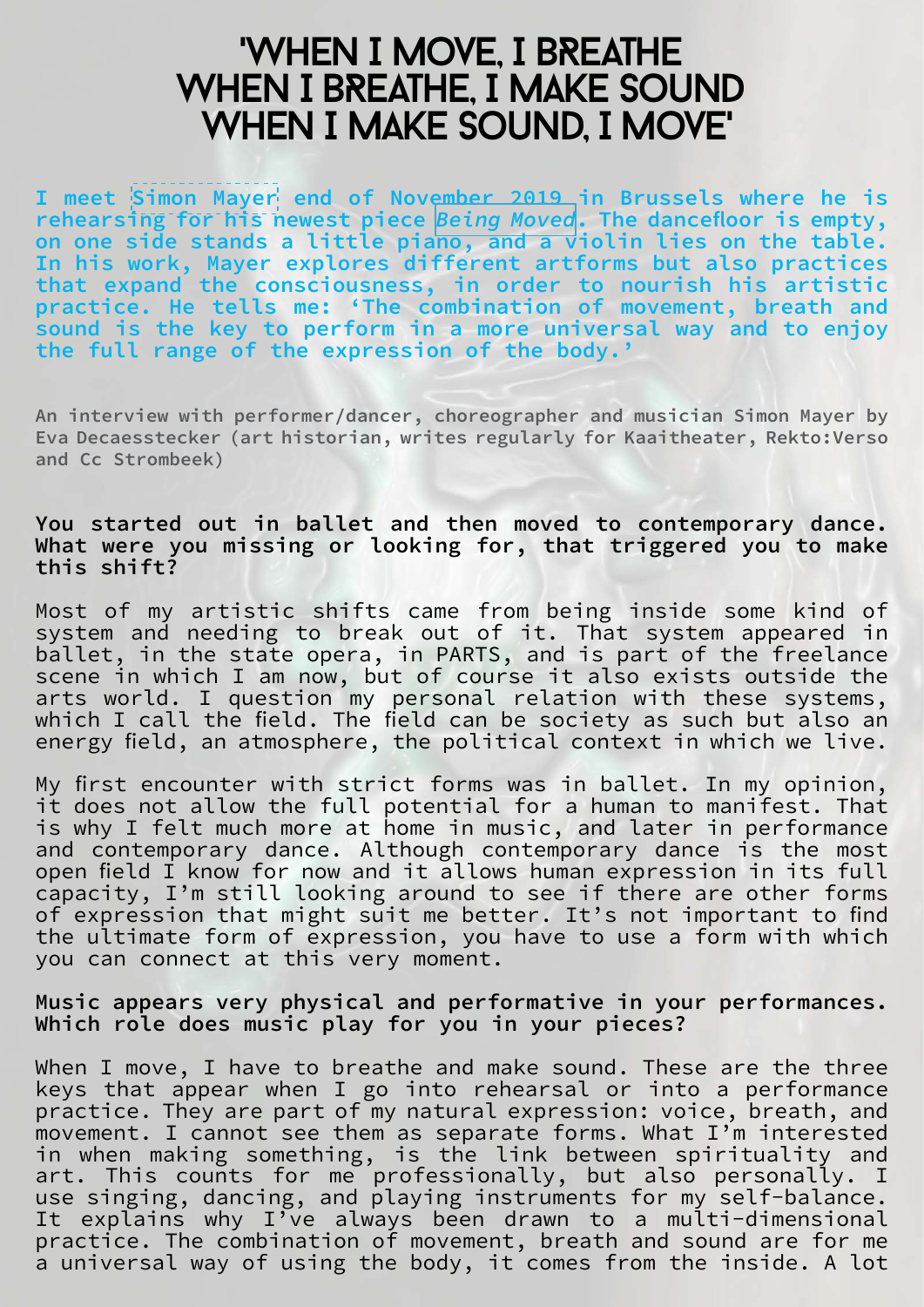of human bodies that I observe – including myself – find their potential through these three keys. In a lot of spiritual practices, these are the major things that keep the energy flowing. You cannot hold back on any of those three because it would block some potential.

**In traditional art and celebrations, you indeed also always find a combination of movement, music and some kind of larger spiritual experience. Does that explain why you so easily go back to your own folk tradition?**

Before the ballet, I did folk dance and folk music. I learned yodelling from my father, there was a children folk dance group, and we had a folk music group with my brother and the neighbours. I grew up on an organic farm, in a traditional environment, in a small village. When I came to Brussels, being far away from home, these traditions became interesting again. The distance made me question my origins and culture, and made me return to folk dance and music. I went back and became part of that childhood folk dance group again, which still exists. Whenever I go home, I still have a rehearsal with them or we do a show. Back then I didn't know why folk was so interesting on a deeper level for me. I later discovered it was because of the completeness of its artistic practice: where there is dancing, singing or vocal celebration is always involved.

But I felt there was another dimension in these folk dances. In *Volxfest*  I experiment with going away from the stage to create a more immersive and interactive experience exploring the proximity of an audience. I use the artistic and celebratory quality of folk art as a resource to meet past trauma that folk culture and our society has gone through.

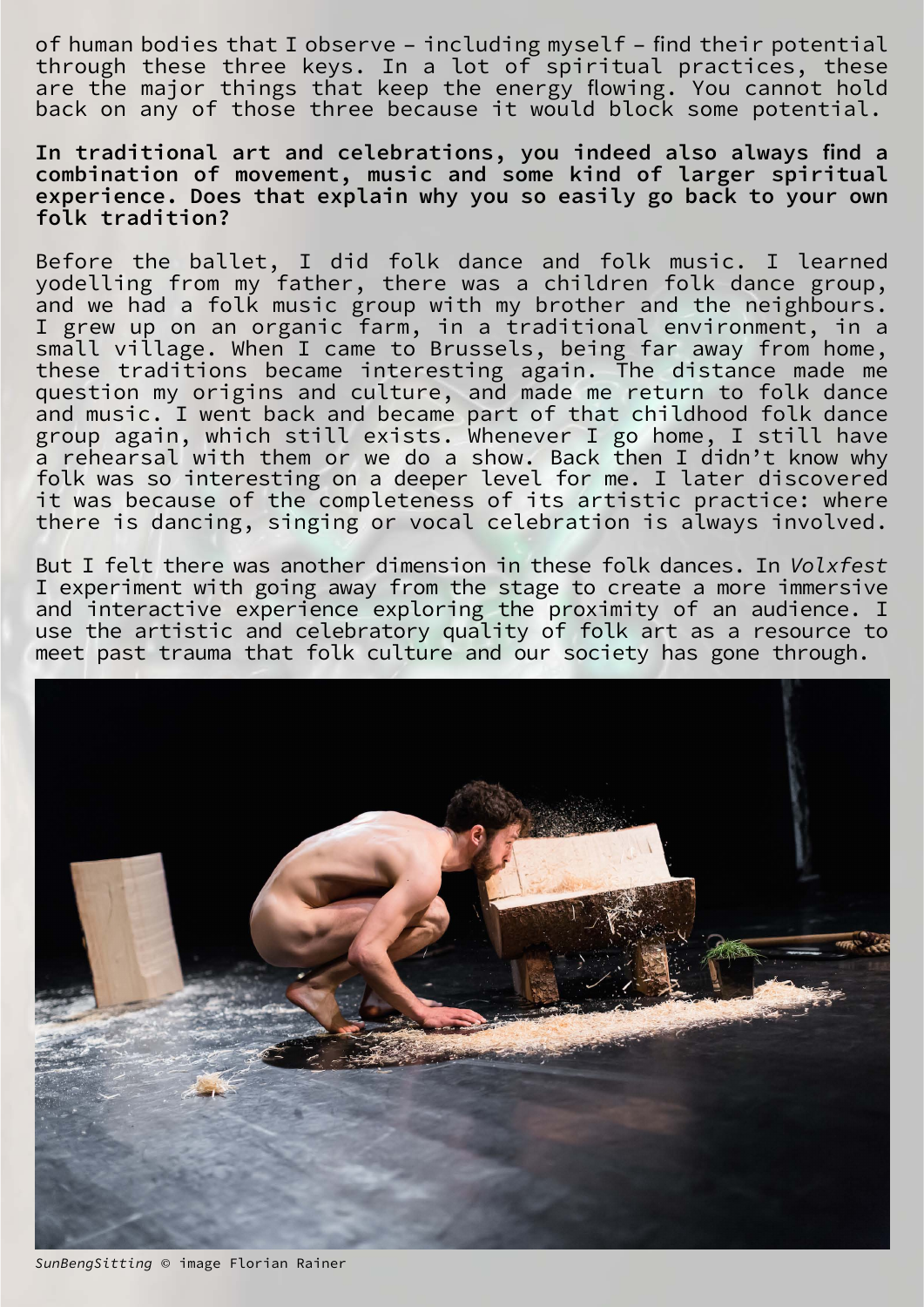I also started to research tribal dances and music and their rituals from an anthropological point of view. These dances are not only used to have a good time in the community but can also be part of healing practices or of rituals for the sun to come back the next morning. I discovered that the link between spirituality, art and healing is very present in traditional art; a link that has been lost since the onset of Modernity in Western society. I feel connected when I'm in contact with traditional culture. When I talk about spirituality, I also see it from this angle: just being in connection with yourself. It can literally be about being in physical touch with yourself or with another person, but also in more abstract terms, with a collective or with something unknown, that I don't know how to name.

**In your newest piece,** *Being Moved***, you connect with spirituality by letting trance play an important role. How do you seek to integrate this trance practice? Is your aim to pull people into a trance, give them a physical experience? Or are you also aiming to give them a transcendental, spiritual experience?**

I always felt drawn to folk art because it has the potential to give direct access to an expression of the creative soul and heart of each individual. Trance is a well-known tool for this. I also use trance in my own practice: it helps to counterbalance selfjudgement, because all that matters is being in touch with yourself and revealing whatever is present in you right now.



*Sons of Sissy* © image Arne Hauge

Therefore I'm searching how my performance can be of any use to the audience, in whatever way it is needed at that moment. What impact can the trance I perform have on the audience members? Can my performance become a channel for the audience? Can it conduct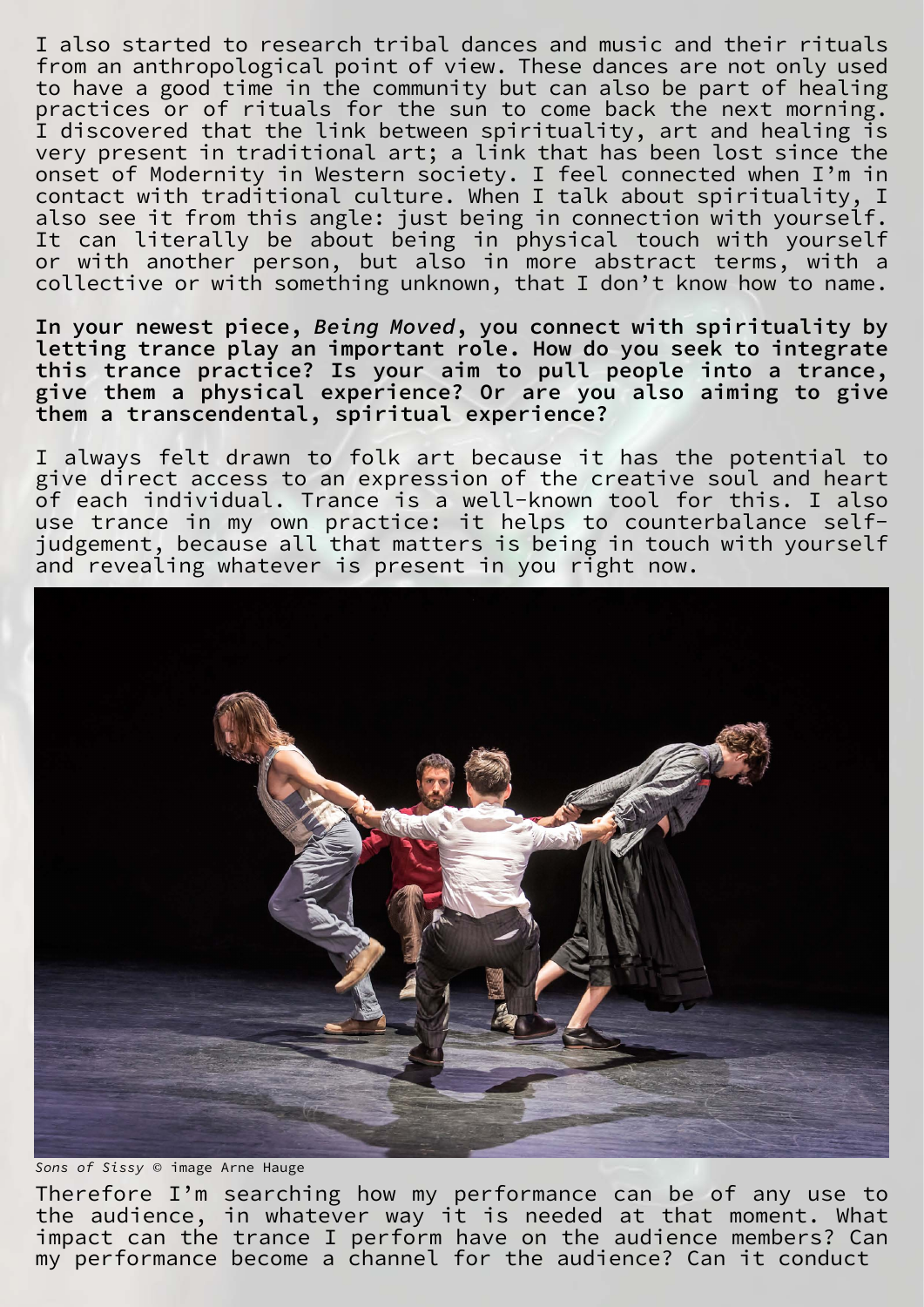them to somewhere else? I'm not looking for a spectacular physical effect. I want to use trance as a reminder of the audience's own potential. I hope that there will be something contagious about it, though in a beneficial way.

**Trance is a practice that comes back in a lot of cultures all over the world. Is there one that you are working with specifically?**

Yes, it's called cognitive trance. It's a practice that was further developed by Corine Sombrun. With the help of neuroscience and through giving workshops, she discovered that the trance state is a state we can all access. A year ago, this state of trance was recognized officially by neuroscientists.

The state that people reach through this cognitive trance is something that most people know from before. I knew it from folk dance and music, and from spinning. Or from moments of pure joy or partying. But what's interesting with Corine's trance practice is the ability to induce it in one second and also immediately stop it. My interest in the scientific development around trance is to find the link with a trance practice and an artistic practice.

**When looking at your work, you could say that** *[Sons of Sissy](https://www.hiros.be/en/projects/detail/sons-of-sissy)* **and**  *SunBengSitting* **has a connection with the past, with tradition.** *[Oh](https://www.hiros.be/en/projects/detail/oh-magic)  [Magic](https://www.hiros.be/en/projects/detail/oh-magic)* **is placed in the future. And now, with** *Being Moved***, you come to the present. Is there for you personally or on a larger, societywide scale a need to be in the present?** 

There is definitely a need to dive into the present. At the same time, when it acquires the form of an improvisation, it scares me a lot: not being able to bear not being prepared. With the solo, I'm consciously going in a direction where I still haven't arrived yet, where fear is still dominant, instead of flow or love. Being here and now, and using the situation that I have with an audience for example, that is what trance is really good at. It enables a state of being connected, to yourself but also to the outside. This may seem a very individual practice, but it also resonates with larger groups of people. For me it speaks again about these four levels: finding the home in myself, finding the home with another person, with the collective, and the unknown. Those four aspects keep on coming back in a way, also in *Being Moved*. All this has to do with the here and now. Slowing down and meeting the challenges of life, changes and impermanence with full presence. This is very helpful, especially in the times we are facing now.

**You take experiences and practices from all around the world into your own practice. Would you say you are appropriating these cultures? What is your opinion about that? Which position do you take yourself in this debate?**

A year ago, my team collaborated with the Coupé Décalé collective (who are very involved with the question of cultural appropriation) and made the *Ecstatic Body Festival*. We invited several trance experts such as Corine Sombrun, a Korean shaman, and a Derwish to give workshops. In each workshop we added a second (Western) teacher to address the aspect of cultural appropriation in a practical way. Because of the general focus on discourse that exists around cultural appropriation,